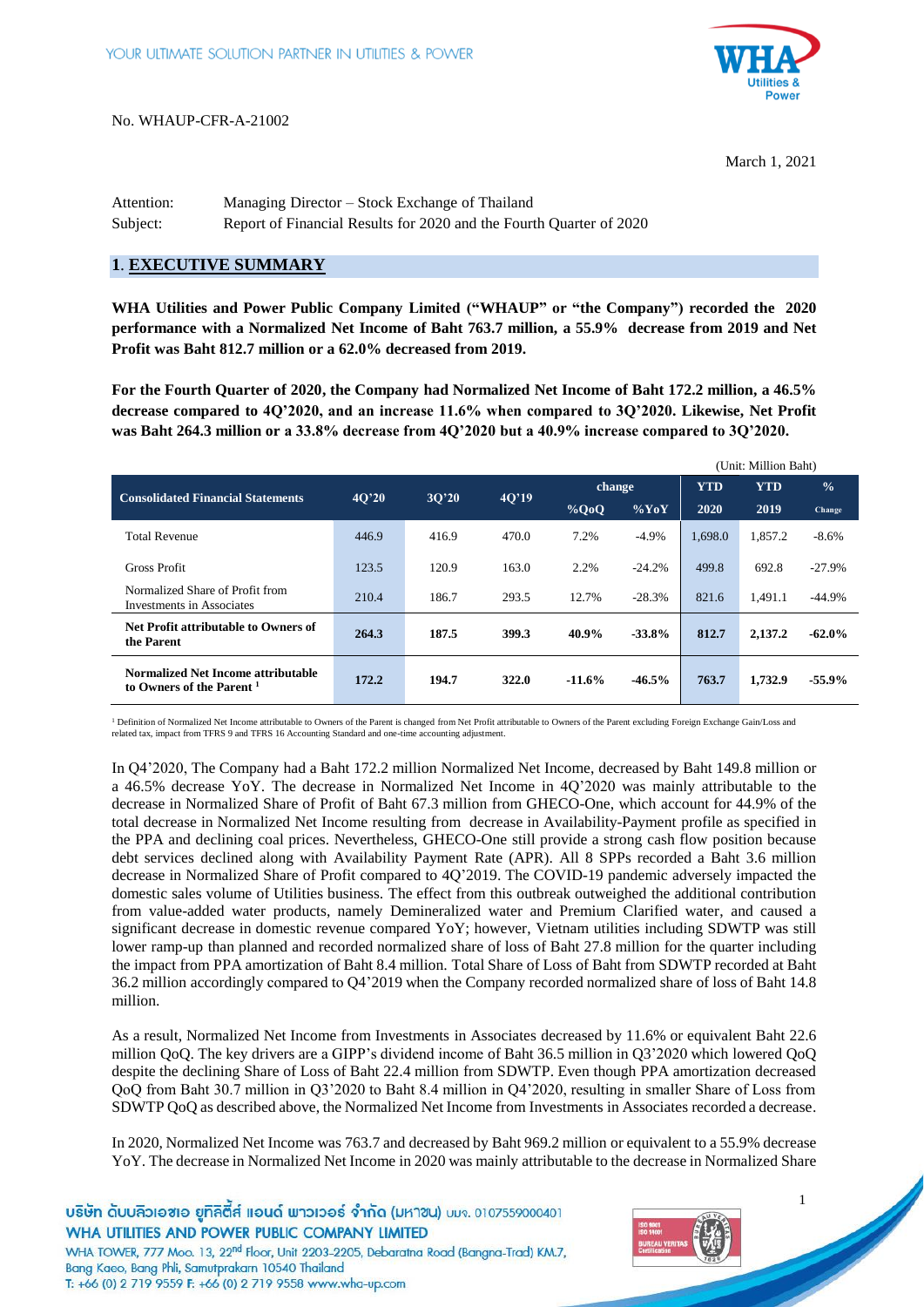

of Profit of Baht 533.6 million from GHECO-One (account for 55.1% of total change in Normalized Net Income YoY), resulting from a decrease in Availability Payment profile as specified in the PPA and maintenance, a lower Energy margin, declining coal prices and 10% corporate tax rate (recently become effective since November, 2019). Nevertheless, GHECO-One still provide a strong cash flow position because debt services declined along with Availability Payment Rate (APR). Total sales volume from the operation of all 8 SPPs recorded a Baht 30.6 million decrease in Normalized Share of Profit compared to 2019, which was because of major planned maintenance from 4 out of 8 SPPs even though CCE provided positive contribution of Baht 50.7 million.

The COVID-19 pandemic and the drought negatively impacted the domestic sales revenue of Utilities business YoY. The effect from this outbreak outweighed the additional contribution from value-added water products, resulting a decrease in domestic Utilities sales revenue YoY; however , Vietnam utilities sales volume showed an improvement YoY, but it was still lower ramp-up than planned and recorded normalized share of loss of Baht 122.3 million in 2020 and the impact from PPA amortization of Baht 39.1 million. Total Share of Loss of Baht 161.4 million from SDWTP was recorded as a result.

#### **Significant Events in 2020:**

- WHAUP issued Baht 3,000 million Bond in February, 2020 with average coupon rate of 2.765%. There are 2 tranches of bonds (i) Baht 1,500 billion with 2 years and 10 months tenor and (ii) Baht 1,500 billion with 10 year tenor which has been the longest tenor that WHAUP ever issued.
- Premium Clarified Water sold to Gulf SPPs from Reclaimed Water projects with capacity of 5,200 cubic meter per day at WHA ESIE has fully commenced COD in June, 2020.
- Nghe An Wastewater Treatment with capacity of 3,200 cubic meter per day has begun commercial operation in Q3'2020
- WHA Wastewater Reclamation Plan, the largest reclamation plant in Thailand according to the daily capacity of 25,000 m<sup>3</sup>, has completed the construction in December 2020.
- Solar Rooftop signed new contracts of 17.9 MW, resulting in a total signed installed capacity of 50.9 MW, of which 39.5 MW and has begun the commercial operation in 2020.

บริษัท ดับบลิวเอซเอ ยูทิลิตีส์ แอนด์ พาวเวอร์ จำกัด (มหาซน) บมจ. 0107559000401 WHA UTILITIES AND POWER PUBLIC COMPANY LIMITED WHA TOWER, 777 Moo. 13, 22<sup>nd</sup> Floor, Unit 2203-2205, Debaratna Road (Bangna-Trad) KM.7, Bang Kaeo, Bang Phli, Samutprakarn 10540 Thailand



 $\overline{2}$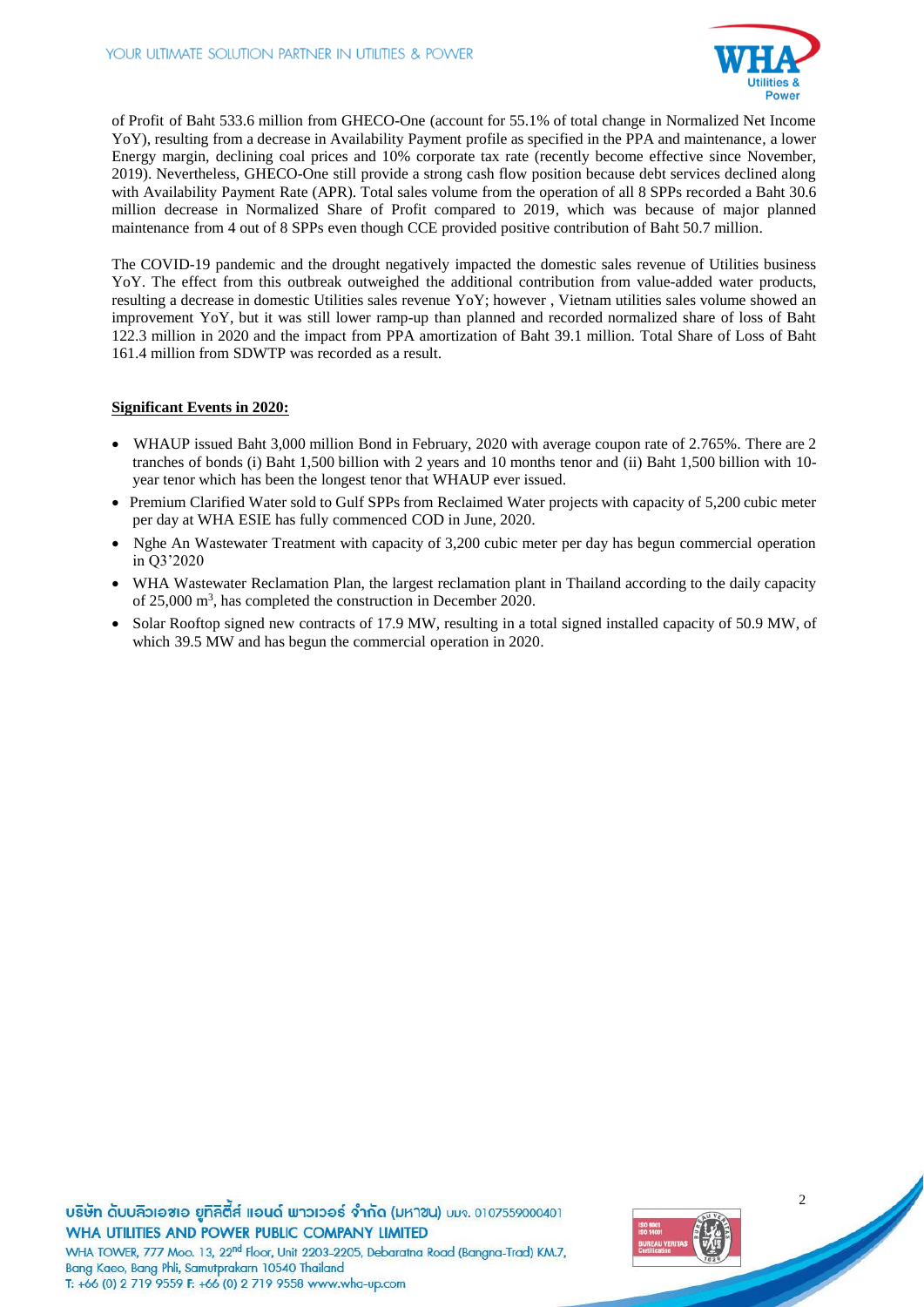

# **2. RESULTS OF OPERATION**

|                                                                                   |         |         |         |               |          |            | (Unit: Million Baht) |               |
|-----------------------------------------------------------------------------------|---------|---------|---------|---------------|----------|------------|----------------------|---------------|
|                                                                                   |         |         |         | <b>Change</b> |          | <b>YTD</b> | <b>YTD</b>           | $\frac{0}{0}$ |
| <b>Consolidated Financial Statements</b>                                          | 4Q'20   | 3Q'20   | 4Q'19   | $\%$ QoQ      | $\%$ YoY | 2020       | 2019                 | Change        |
| <b>Total Revenue</b>                                                              | 446.9   | 416.9   | 470.0   | 7.2%          | $-4.9%$  | 1,698.0    | 1.857.2              | $-8.6%$       |
| - Utilities Business                                                              | 427.0   | 402.1   | 465.6   | 6.2%          | $-8.3%$  | 1,642.6    | 1,847.1              | $-11.1%$      |
| - Operating Revenue <sup>1</sup>                                                  | 422.8   | 399.0   | 434.8   | $6.0\%$       | $-2.7%$  | 1.624.7    | 1,734.3              | $-6.3\%$      |
| - Other Revenue from Utilities Business <sup>2</sup>                              | 4.2     | 3.1     | 30.9    | 36.6%         | $-86.5%$ | 17.9       | 112.7                | $-84.1\%$     |
| - Power Business                                                                  | 19.9    | 14.9    | 4.3     | 34.1%         | 358.9%   | 55.4       | 10.2                 | 443.1%        |
| Costs of Sales and Services                                                       | (323.4) | (296.0) | (307.0) | 9.2%          | 5.3%     | (1, 198.1) | (1,164.4)            | 2.9%          |
| <b>Gross Profit</b>                                                               | 123.5   | 120.9   | 163.0   | 2.2%          | $-24.2%$ | 499.8      | 692.8                | $-27.9%$      |
| <b>Gross Profit from Operation</b> <sup>3</sup>                                   | 119.4   | 117.9   | 132.1   | 1.3%          | $-9.7%$  | 481.9      | 580.1                | $-16.9%$      |
| Other Income                                                                      | 11.9    | 44.4    | 60.1    | $-73.2%$      | $-80.2%$ | 79.3       | 145.7                | $-45.6%$      |
| Net Impairment on Financial Assets                                                | 0.2     | (0.1)   | 0.0     | $-294.7%$     | N/A      | (1.1)      | 0.0                  | N/A           |
| <b>Administrative Expenses</b>                                                    | (67.8)  | (40.2)  | (78.9)  | 68.7%         | $-14.1%$ | (188.1)    | (197.5)              | $-4.8%$       |
| Gain (Loss) from Exchange Rate <sup>4</sup>                                       | (141.7) | 82.3    | 0.0     | $-272.1%$     | N/A      | 0.7        | 0.0                  | N/A           |
| Share of Profit from Investments in<br>Associates and Joint Ventures              | 442.2   | 97.1    | 370.7   | 355.5%        | 19.3%    | 866.3      | 1,881.1              | $-53.9%$      |
| <b>Finance Costs</b>                                                              | (107.7) | (106.5) | (96.5)  | 1.1%          | 11.6%    | (432.9)    | (342.0)              | 26.6%         |
| Income Tax (Expense)                                                              | 3.6     | (10.3)  | (19.1)  | 134.5%        | 118.7%   | (11.2)     | (42.8)               | $-73.8%$      |
| Net Profit attributable to Owners of<br>the Parent                                | 264.3   | 187.5   | 399.3   | 40.9%         | $-33.8%$ | 812.7      | 2,137.2              | $-62.0%$      |
| Foreign Exchange Loss / (Gain) <sup>9</sup>                                       | (88.8)  | 9.0     | (77.3)  | 1,086.9%      | 14.9%    | (38.8)     | (344.5)              | $-88.7%$      |
| Income Tax Related to FX Gain <sup>5</sup>                                        | 0.0     | 2.1     | 0.0     | $-100.0\%$    | N/A      | 5.9        | 0.0                  | N/A           |
| One-time Accounting Adjustment <sup>6</sup>                                       | 0.0     | 0.0     | 0.0     | N/A           | N/A      | 0.0        | (59.8)               | $-100.0\%$    |
| <b>Impact of Accounting Standard</b><br>(TFRS 9 and TFRS 16)                      | (3.3)   | (3.9)   | 0.0     | 14.9%         | N/A      | (16.2)     | 0.0                  | N/A           |
| <b>Normalized Net Income attributable</b><br>to Owners of the Parent <sup>7</sup> | 172.2   | 194.7   | 322.0   | $-11.6%$      | $-46.5%$ | 763.7      | 1.732.9              | $-55.9%$      |

| <b>Key Profitability Ratio:</b> | 40'20 | 3O <sup>20</sup> | 4Q'19 | YTD   | YTD   |
|---------------------------------|-------|------------------|-------|-------|-------|
|                                 |       |                  |       | 2020  | 2019  |
| Gross Profit Margin             | 27.6% | 29.0%            | 34.7% | 29.4% | 37.3% |
| Net Profit Margin <sup>8</sup>  | 29.3% | 29.3%            | 44.3% | 27.4% | 55.0% |

<sup>1</sup>Operating Revenue consists of Raw Water Sales, Industrial Water Sales and Wastewater Treatment Services.

<sup>2</sup> Other Utilities Revenue consists of Excessive Charge and Service Fees for Wastewater Management<sup>2</sup> <sup>3</sup> Gross Profit from Operation excludes Other Revenue from Utilities Business.

<sup>4</sup> Foreign Exchange Loss / (Gain) consists of unrealized and realized Loss (Gain) on exchange rate from USD Loan from Subsidiaries<br><sup>5</sup> Income Tax Related to FX Gain is derived from Gain on exchange rate from USD Loan to r

<sup>6</sup> One-time Accounting Adjustment is the revision of recognition of maintenance cost of Gulf SPPs (GVTP, GTS1, GTS2, GTS3 and GTS4) but this revision had impact to WHAUP Profit

and Loss Statement in 1Q'2019.<br>7 Definition of Normalized Net Income attributable to Owners of the Parent is changed from Net Profit attributable to Owners of the Parent excluding Foreign Exchange Gain/Loss and<br>related tax

<sup>8</sup> Net profit margin is calculated by dividing the Net Profit attributable to Owners of the Parent by Total Revenue and Share of Profit and other income<br><sup>9</sup> Foreign Exchange Loss / (Gain) consists of unrealized and realiz

## **Total Revenue**

In 4Q'2020, the Company had total revenue of a Baht 446.9 million, or a 4.9% decrease from Baht 470.0 million YoY. The lower Total Revenue was mainly due to a decrease revenue from Utilities business by 8.3% YoY which generated from lower Excessive Charge, lower industrial water's sales volume despite the new contributors which are value-added water products (Demineralized Water and Premium Clarified Water); however, the revenue from Solar rooftop projects increased by Baht 15.6 million as the new projects gradually started their operation (MW COD increase).

บริษัท ดับบลิวเอซเอ ยูทิลิตี้ส์ แอนด์ พาวเวอร์ จำกัด (มหาซน) บมจ. 0107559000401 WHA UTILITIES AND POWER PUBLIC COMPANY LIMITED

WHA TOWER, 777 Moo. 13, 22<sup>nd</sup> Floor, Unit 2203-2205, Debaratna Road (Bangna-Trad) KM.7, Bang Kaeo, Bang Phli, Samutprakarn 10540 Thailand T: +66 (0) 2 719 9559 F: +66 (0) 2 719 9558 www.wha-up.com

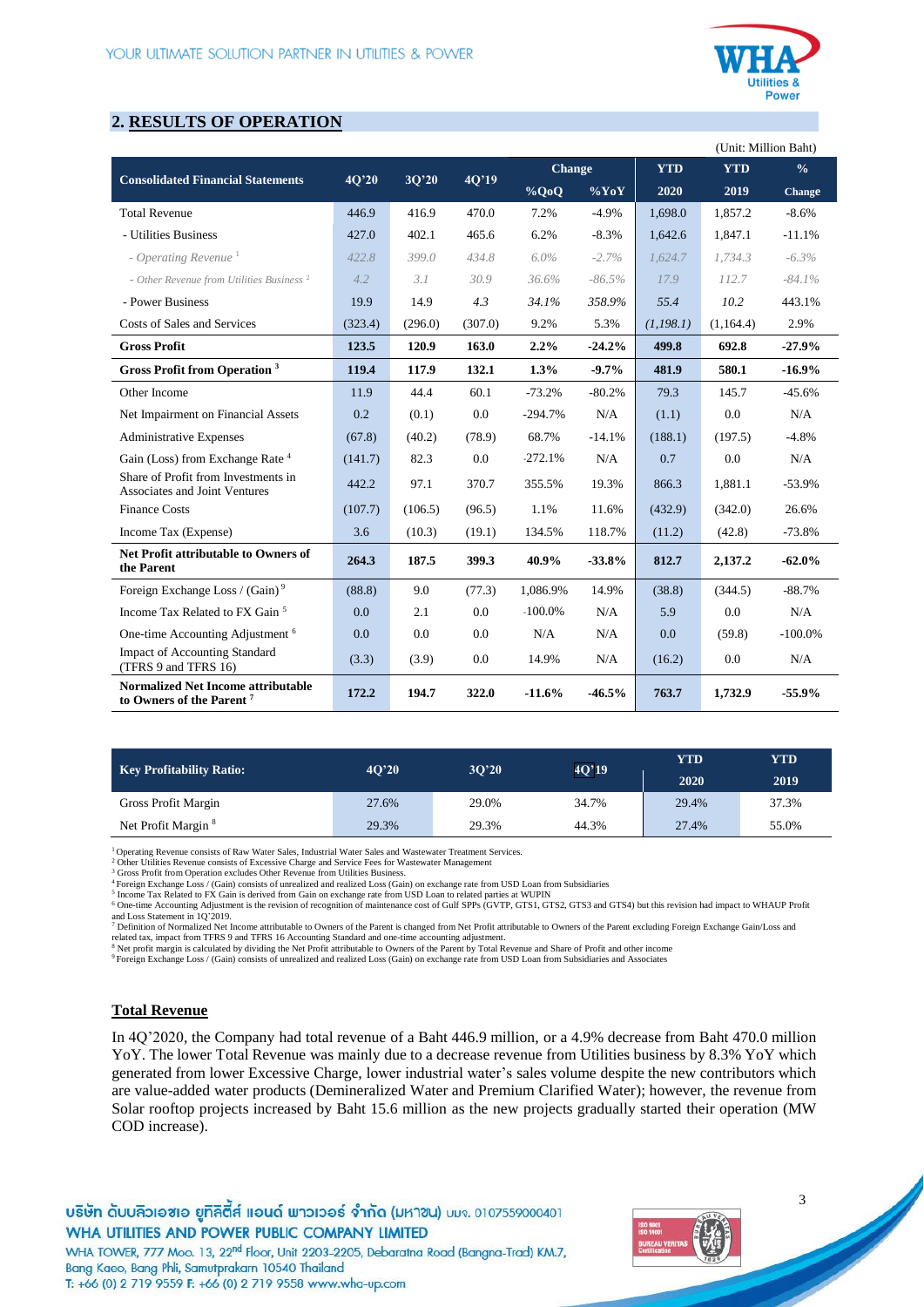

However, Total Revenue increased by 7.2% QoQ from higher water sales volume as well as the greater contribution from Solar Rooftop projects.

In 2020, Total Revenue was Baht 1,698.0 million, a 8.6% decrease from Baht 1,857.2 million YoY due to a Baht 97.7 million decrease in Operating Revenue of Utilities business (which mainly consisted of Excessive Charge) YoY and a decrease in Other Utilities Revenue by Baht 68.1 YoY despite an increase in Baht 29.6 million from Solar rooftop projects.

## **Gross Profit and Gross Profit from Operation**

In 4Q'2020, Gross Profit was Baht 123.5 million, a 24.2% decrease from Baht 163.0 million YoY, and Gross Profit from Operation was Baht 119.4 million, a 9.7% decrease from Baht 132.1 million YoY. The lower Gross Profit and Gross Profit from Operation were mainly due to the decrease in Operating Revenue from utilities business whereas Gross Profit decrease with increasing rate caused by combined effects between Operating and Other Revenue despite an increase in Revenue from Solar rooftop projects. However, Gross Profit increased 2.2% from Baht 120.9 million QoQ and Gross Profit from Operation increased 1.3% from Baht 117.9 million compared to 3Q'2020. The increase in Gross Profit and Gross Profit from Operation were because of the increased contribution from Solar rooftop projects and higher utilities sales revenue (including Demineralized Water and Premium Clarified Water) QoQ.

In 2020, Gross Profit was Baht 499.8 million, a 27.9% decrease from Baht 692.8 million YoY, and Gross Profit from Operation was Baht 481.9 million, a 16.9% decrease from Baht 580.1 million YoY. The decrease in Gross Profit and Gross Profit from Operation were due to the decrease in Operating Revenue and Excessive Charge despite the higher revenue from Demineralized Water and Solar rooftop projects and new income from Premium Clarified Water.

|                                                                                               |         |        |        | (Unit: Million Baht) |            |            |            |               |
|-----------------------------------------------------------------------------------------------|---------|--------|--------|----------------------|------------|------------|------------|---------------|
| <b>Share of Profit from Investments</b>                                                       |         |        |        | <b>Change</b>        |            | <b>YTD</b> | <b>YTD</b> | $\frac{0}{0}$ |
|                                                                                               | 40'20   | 3O'20  | 40'19  | $\%$ QoQ             | $\%$ YoY   | 2020       | 2019       | <b>Change</b> |
| <b>Share of Profit from Investments</b>                                                       | 442.2   | 97.1   | 370.7  | 355.5%               | 19.3%      | 866.3      | 1,881.1    | $-53.9%$      |
| - Utilities Business                                                                          | (36.0)  | (57.5) | (13.5) | 37.3%                | $-166.0\%$ | (159.7)    | (13.5)     | $-1085.5%$    |
| - Power Business                                                                              | 478.3   | 154.6  | 384.3  | 209.4%               | 24.5%      | 1,026.0    | 1,894.6    | $-45.8%$      |
| Adjustment Items:                                                                             |         |        |        |                      |            |            |            |               |
| - Foreign Exchange Loss / (Gain)<br>related to Share of Profit                                | (230.5) | 91.3   | (77.3) | $-352.4%$            | $-198.2%$  | (38.1)     | (344.5)    | 88.9%         |
| - One-time Accounting Adjustment                                                              | 0.0     | 0.0    | 0.0    | N/A                  | N/A        |            | (59.8)     | 100.0%        |
| - Impact of Accounting Standard<br>(TFRS 9 and TFRS 16) from Associates<br>and Joint Ventures | (1.4)   | (1.7)  | 0.0    | 16.6%                | N/A        | (6.6)      | ۰          | N/A           |
| <b>Normalized Share of Profit from</b><br><b>Investments</b>                                  | 210.4   | 186.7  | 293.5  | 12.7%                | $-28.3%$   | 821.6      | 1,476.8    | $-44.4%$      |
| - Utilities Business                                                                          | (36.0)  | (57.5) | (13.5) | 37.3%                | $-166.0\%$ | (159.7)    | (13.5)     | N/A           |
| - Power Business                                                                              | 246.4   | 244.2  | 307.0  | 0.9%                 | $-19.7%$   | 981.3      | 1,490.3    | $-34.2%$      |

## **Share of Profit from Investments in Associates and Joint Ventures ("Share of Profit from Investments")**

Normalized Share of Profit from Investments is adjusted from Share of Profit by excluding (i) Foreign Exchange Loss /(Gain), (ii) One-time Accounting Adjustment which is the revision of recognition of maintenance cost of Gulf SPPs (GVTP, GTS1, GTS2, GTS3 and GTS4). This revision had impact to WHAUP Profit and Loss Statement in 1Q'2019 and (iii) the impact from new accounting implement (TFRS 9 and TFRS 16)

Total Normalized Share of Profit of Q4'2020 was Baht 210.4 million, a 28.3% decrease from Baht 293.5 million YoY. The decrease was driven by the change within Power business which was mainly from (i) lower contribution from GHECO-One of Baht 67.2 million according to the step down of contractual Availability Payment Rate, lower Energy margin, maintenance, and 10% corporate Tax rate (recently applied in November, 2019) (ii) Share of Loss of Baht 36.2 million from SDWTP in which Baht 8.4 million was derived from PPA amortization (iii) the

บริษัท ดับบลิวเอซเอ ยูทิลิตี้ส์ แอนด์ พาวเวอร์ จำกัด (มหาซน) บมจ. 0107559000401 WHA UTILITIES AND POWER PUBLIC COMPANY LIMITED





 $\overline{\mathbf{A}}$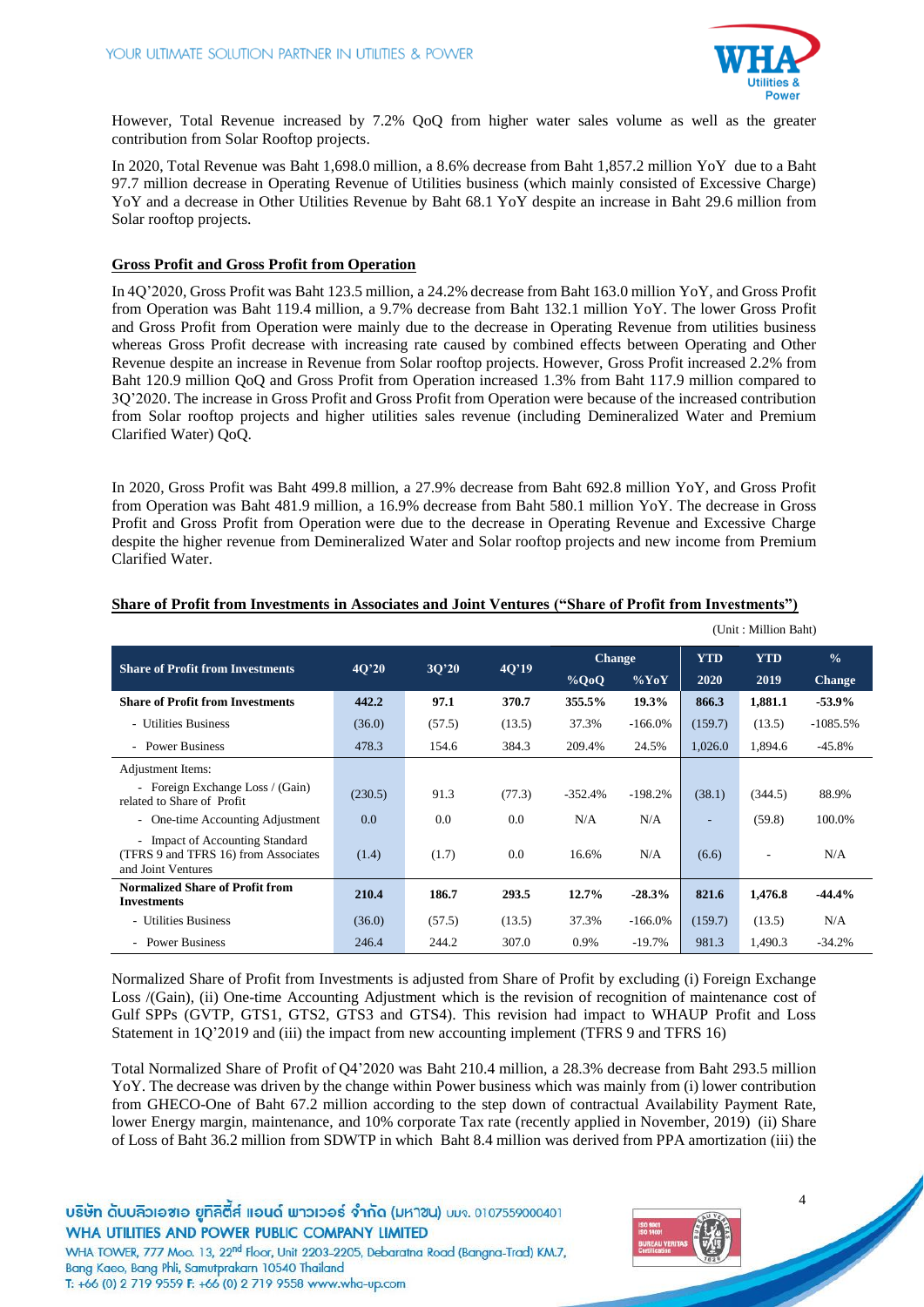

lower contribution of Baht 3.6 million from SPPs business despite higher contribution from CCE started its COD in November 2019.

Total Normalized Share of Profit of Q4'2020 was Baht 210.4 million, a 12.7% increase from Baht 186.7 million QoQ which mainly due to (i) a Bath 28.6 million increase from Normalized Share of Profit from SPPs (ii) lowered Share of Loss of Baht 8.4 million from SDWTP derived from PPA amortization (PPA amortization was Baht 30.7 million in Q3'2020 and Baht 8.4 million in Q'42020) despite (i) lower contribution from GHECO-One of Baht 18.7 million resulting from decrease in Availability Payment profile as specified in the PPA and maintenance (ii) decreasing coal prices and (iii) lower contribution from CCE by Baht 7.3 million due to planned maintenance.

In 2020, Normalized Share of Profit from Investments was Baht 821.6 million, a 44.5% decrease from Baht 1,476.8 million YoY which mainly due to (i) a lower contribution from GHECO-One of Baht 533.6 million resulting from decrease in Availability Payment profile as specified in the PPA (ii) lower Energy margin (iii) declining coal price (iv) a 10% corporate tax rate which recently applied in November, 2019 (v) a Baht 30.6 million decrease in contribution from the SPPs (4 of 8 SPPs performed planned maintenance) and (vi) a Share of loss from SDWTP which included the impact from PPA amortization of Baht 39.1 million

## **Net Profit attributable to Owners of the Parent**

In 4Q'2020, Profit attributable to Owners of the Parent was Baht 264.3 million, a 33.8% decrease from Baht 399.3 million YoY. The decrease was mainly from

- i) Baht 141.7 million Unrealized Loss from Foreign Exchange on USD loan of Associate companies
- ii) Baht 11.2 million increase in Finance Costs from Baht 96.5 million to Baht 107.7 million mainly due to financing for SDWTP and Interest Expense from the new adoption of TFRS 16
- iii) Baht 48.2 million decrease in Other Income mainly due to no GIPP dividend income receipt in this quarter and
- iv) Baht 39.5 million decrease in Gross Profit which mainly due to lower Other Revenue from utilities business, lower water sales volume and higher Depreciation Costs of new projects despite higher Gross Profit from Demineralized Water and Solar rooftop projects and new contribution from Premium Clarified Water and

despite

i) Baht 71.5 million increase in Share of Profit from Investments in Associates and Joint Ventures mainly due to increase in Baht 7.2 million from GHECO-One, higher contribution from CCE of Baht 11.0 million and increase in Baht 76.2 million from all 8 SPPs despite lower contribution of Baht 21.8 million from SDWTP. However, Normalized Share of Profit which included no impact of FX, TFRS 9 & 16, and one-time accounting adjustment decreased by Baht 83.1million compared to Q4'2019

In 4Q'2020, Profit attributable to Owners of the Parent was Baht 264.3 million, a 40.9% increase from Baht 187.5 million in 3Q'2020. The increase was mainly from

i) Baht 345.2 million increase in Share of Profit from Investments in Associates and Joint Ventures mainly due to GHECO-One of Baht 140.0 million, all 8 SPPs of Baht 190.3 million and SDWTP of Baht 22.4 million despite lower contribution from CCE of Baht 7.3 million. However, Normalized Share of Profit which included no impact of FX, TFRS  $9 \& 16$ , and one-time accounting adjustment increased by Baht 23.7 million compared to 3Q'2020

despite

Bang Kaeo, Bang Phli, Samutprakarn 10540 Thailand

T: +66 (0) 2 719 9559 F: +66 (0) 2 719 9558 www.wha-up.com

i) Baht 32.5 million decrease in Other Income mainly due to no GIPP dividend income receipt in Q4'2020 compared to GIPP dividend income of Baht 36.5 million in Q3'2020

In 2020, Profit attributable to Owners of the Parent was Baht 812.7 million, a 62.0% decrease from Baht 2,137.0 million YoY. The decrease was mainly from

i) Baht 1,014.9 million decrease in Share of Profit from Investments in Associates and Joint Ventures mainly due to GHECO-One of Baht 702.6 million, all 8 SPPs of Baht 219.4 million and SDWTP of Baht 147.1 million despite new contribution from CCE of Baht 60.6 million. However, Normalized Share of Profit which included no impact of FX, TFRS 9 & 16, and one-time accounting adjustment decrease by Baht 655.2 million YoY

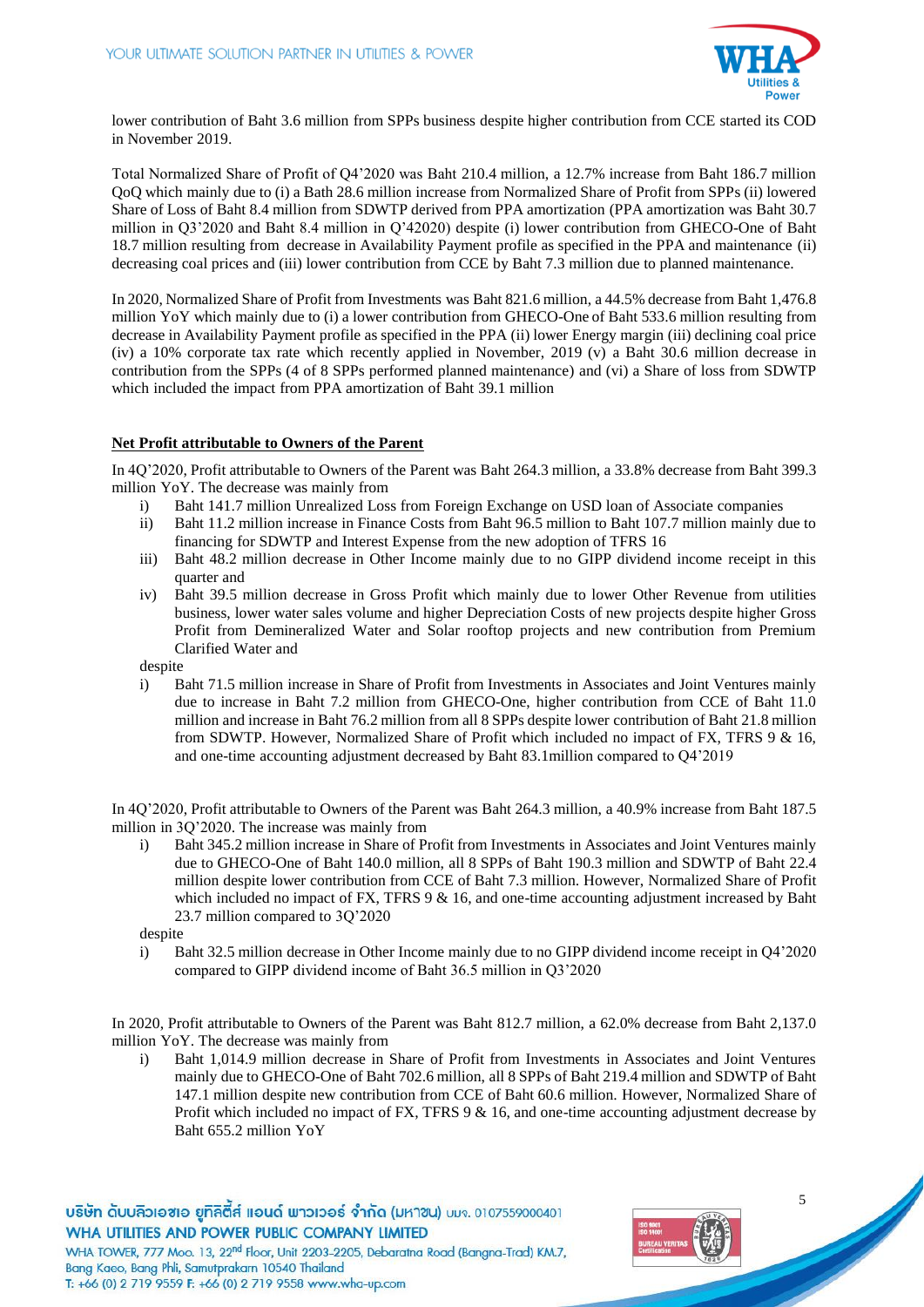

- ii) Baht 193.0 million decrease in Gross Profit mainly due to lower water sales volume, lower excessive charge, and higher Depreciation Costs of new projects despite higher revenue from Demineralized Water and Solar rooftop projects and new income from Premium Clarified Water
- iii) Baht 90.8 million increase in Finance Costs from Baht 342.0 million to Baht 432.9 million mainly due to financing for SDWTP and Interest Expense from the new adoption of TFRS 16
- iv) Baht 66.4 million decrease in Other Income which was mainly due to lower Interest Income and lower Dividend Income from GIPP ; and

i) Baht 31.6 million decrease in Income Tax Expense due to lower Earnings before Tax

#### **Normalized Net Income attributable to Owners of the Parent**

The Normalized Net Income attributable to Owners of the Parent is Net Profit attributable to Owners of the Parent adjusted by i) Foreign Exchange Loss/(Gain) ii) Income Tax related to FX Gain on USD Loan iii) One-time Accounting Adjustment and iv) Impact of Accounting Standard (TFRS 9 and TFRS 16)

In 4Q'2020, there were a Gain on Foreign Exchange of Baht 88.8 million recording from Thai Baht appreciation against USD loan of Associate companies and Impact of Accounting Standard (TFRS 9 and TFRS 16) of Baht 3.3 million were adjusted to calculate Normalized Net Income in 4Q'2020. Therefore, the 4Q'2020 Normalized Net Income attributable to Owners of the Parent was Baht 172.2 million, a 46.5% decrease YoY and a 11.6% decrease QoQ from Baht 194.7 million. However, If the PPA amortization of Baht 8.4 million was excluded, WHAUP would recorded the Fourth Quarter of 2020 with Normalized Net Income of Baht 180.5 million, a 43.9% decrease YoY, and a 19.9% decrease QoQ.

In 2020, there was a Gain on Foreign Exchange of Baht 32.9 million recording from Thai Baht appreciation against USD loan of Associate companies and Impact of Accounting Standard (TFRS 9 and TFRS 16) of Baht 16.2 million were adjusted accounts to calculate Normalized Net Income. Therefore, the Normalized Net Income attributable to Owners of the Parent in 2020 was Baht 763.7 million, a 55.9% decrease YoY.

## **3. PERFORMANCE BY BUSINESS**

#### **Utilities Business**

In Q4'2020, Total Revenue and Share of Profit/(Loss) of Utilities Business was Baht 390.9 million, a 13.5% decrease YoY. Revenue from Utilities Business decreased 8.3% to Baht 427.0 million mainly due to lower Water sales and Other Utilities Incomes. Moreover, 4Q'2020 recorded a Share of Loss of Baht 36.2 million from SDWTP because the planned volume ramp-up was negatively affected by COVID-19. However, Total Revenue and Share of Profit/(Loss) of Utilities Business increased 6.2% QoQ which mainly due to improved water sales volume.

In 2020, Total Revenue and Share of Profit/(Loss) of Utilities Business was Baht 1,482.9 million, a 19.1% decrease YoY. Revenue from Utilities Business decreased by 11.1% to Baht 1,642.6 million because of lower water sales as well as lower Other Utilities Incomes. Moreover, Share of Loss of Baht 161.4 million from SDWTP recorded in 2020 due to the delay of planned volume ramp-up caused by Covid-19 pandemic. The details are shown in the table below.

| <b>Utilities Business</b>                                         | 40'20  | 3O'20  | 40'19  |          | <b>Change</b> | <b>YTD</b> | <b>YTD</b> | $\frac{0}{0}$ |
|-------------------------------------------------------------------|--------|--------|--------|----------|---------------|------------|------------|---------------|
|                                                                   |        |        |        | $\%$ QoQ | $\%$ YoY      | 2020       | 2019       | <b>Change</b> |
| <b>Total Revenue from Utilities Business</b>                      | 427.0  | 402.1  | 465.6  | 6.2%     | $-8.3%$       | 1.642.6    | 1.847.1    | $-11.1%$      |
| - Industrial Water Sales                                          | 327.2  | 305.2  | 331.2  | 7.2%     | $-1.2%$       | 1.233.8    | 1,309.5    | $-5.8%$       |
| - Raw Water Sales                                                 | 59.9   | 60.0   | 62.6   | $-0.2%$  | $-4.3%$       | 250.4      | 264.0      | $-5.2%$       |
| - Wastewater Treatment Services                                   | 35.7   | 33.8   | 41.0   | 5.7%     | $-12.8%$      | 140.5      | 160.8      | $-12.6%$      |
| - Other Incomes from Utilities<br>Busines <sup>1</sup>            | 4.2    | 3.1    | 30.9   | 36.6%    | $-86.5%$      | 17.9       | 112.7      | $-84.1%$      |
| <b>Share of Profit from Utilities Business</b>                    | (36.0) | (57.5) | (13.5) | 37.3%    | $-166.0\%$    | (159.7)    | (13.5)     | N/A           |
| Total Revenue & Share of Profit from<br><b>Utilities Business</b> | 390.9  | 344.6  | 452.1  | 13.5%    | $-13.5%$      | 1,482.9    | 1,833.6    | $-19.1%$      |

<sup>1</sup> Other Utilities Revenue consists of Excessive Charge, Service Fees for Wastewater Management

# บริษัท ดับบลิวเอซเอ ยูทิลิตีส์ แอนด์ พาวเวอร์ จำกัด (มหาซน) บมจ. 0107559000401 WHA UTILITIES AND POWER PUBLIC COMPANY LIMITED

WHA TOWER, 777 Moo. 13, 22<sup>nd</sup> Floor, Unit 2203-2205, Debaratna Road (Bangna-Trad) KM.7, Bang Kaeo, Bang Phli, Samutprakarn 10540 Thailand T: +66 (0) 2 719 9559 F: +66 (0) 2 719 9558 www.wha-up.com



(Unit: Million Baht)

despite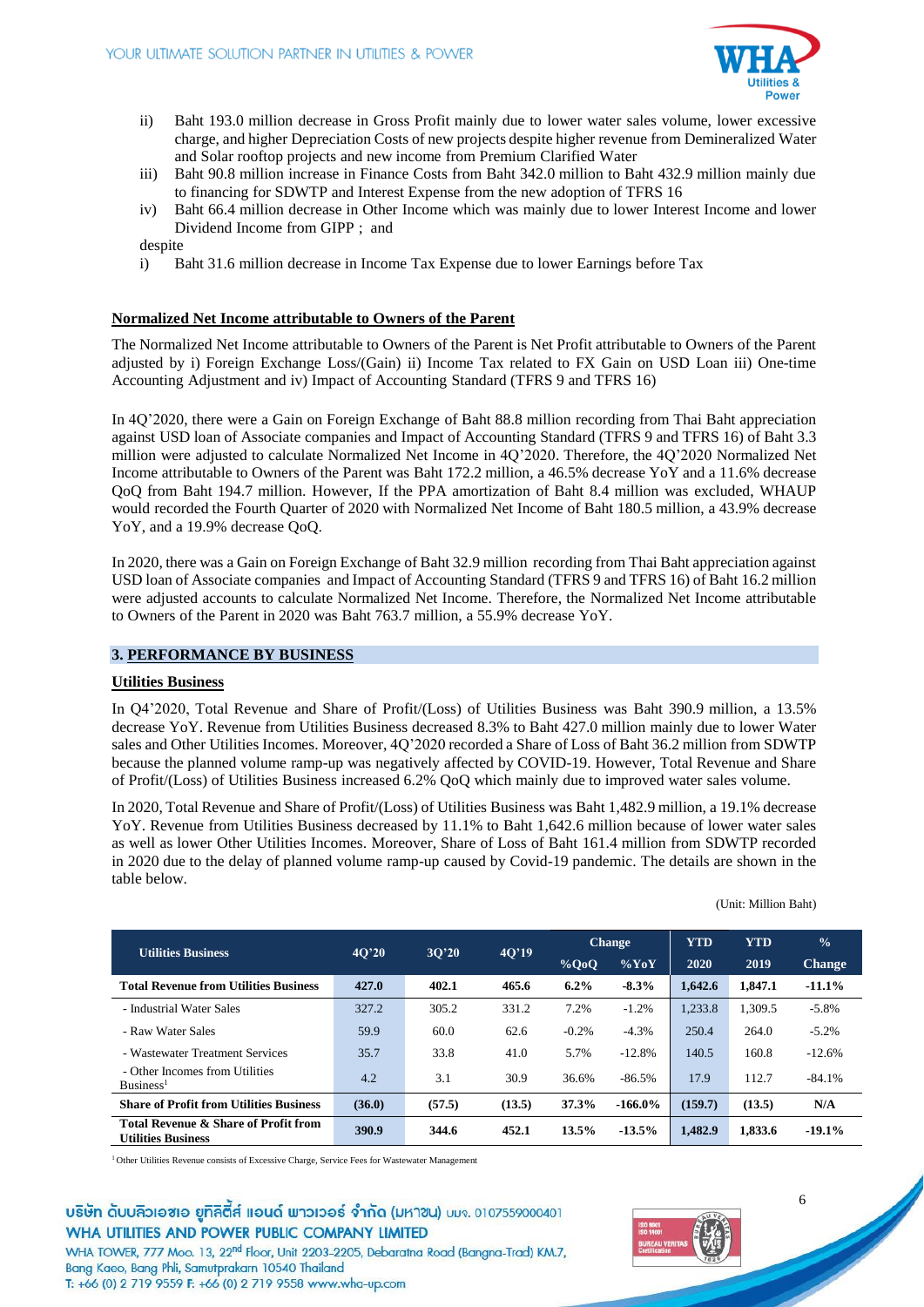

## 4Q'2020 vs 4Q'2019

- i) The Utilities sales volume;
	- Industrial Water sales volume decreased 5.4% from 13.4 million cubic meters in 4Q'2019 to 12.7 million cubic meters in 4Q'2020, which was mainly due to lower demand despite the higher sales volume from value-added products (Demineralized Water and Premium Clarified Water) , equivalent to an increase of 0.8 million cubic meters
	- Raw Water sales volume decreased 8.1% from 3.8 million cubic meters in 4Q'2019 to 3.5 million cubic meters in 4Q'2020
	- Wastewater treatment volume and management decreased 6.6% from 8.6 million cubic meters in 4Q'2019 to 8.0 million cubic meters in 4Q'2020,
- ii) Other Utilities Revenue was Baht 4.2 million decreased by Baht 26.7 million YoY.

## 4Q'2020 vs 3Q'2020

- i) The Utilities sales volume;
	- Industrial Water sales volume increased 6.1% from 12.0 million cubic meters in 3Q'2020 to 12.7 million cubic meters in 4Q'2020, which was mainly due to the fact that industrial customer had resumed their operation after COVID-19 outbreak has eased.
	- Raw Water sales volume decreased 1.2% from 3.6 million cubic meters in 3Q'2020 to 3.5 million cubic meters in 4Q'2020
	- Wastewater treatment volume and management increased 8.3% from 7.4 million cubic meters in 3Q'2020 to 8.0 million cubic meters in 4Q'2020
- ii) Other Utilities Revenue was Baht 4.2 million in 4Q'2020, or increased by Baht 1.1 million.

## 2020 vs 2019

i) The Utilities sales volume;

- Industrial Water sales volume decreased 9.6% from 55.0 million cubic meters in 2019 to 49.7 million cubic meters in 2020, which was mainly due to lower demand according to drought mitigation plan by the government despite the higher contribution from value-added products (Demineralized Water and Premium Clarified Water) of which improved by 2.5 million cubic meters YoY.
- Raw Water sales volume decreased 8.5% from 16.6 million cubic meters in 2019 to 15.2 million cubic meters in 2020
- Wastewater treatment volume and management decreased from 35.4 million cubic meters in 2019 to 31.1 million cubic meters in 2020, or decreased by 12.2%.
- ii) Other Utilities Revenue was Baht 17.9 million or decreased by Baht 94.8 million YoY. Other Utilities Revenue mainly consisted of Excessive charge.

## **Power Business**

In 4Q'2020, Total Revenue from Power Business and Share of Profit from Investment and Dividend Income was Baht 498.2 million, a 14.9% increase from Baht 433.6 million YoY and a 141.9% increase from Baht 205.9 million in 3Q'2020. However, Normalized Total Revenue from Power Business and Share of Profit from Investments and Dividend was Baht 266.3 million, a 25.3% decrease YoY and a 9.9% decrease QoQ from Baht 295.5 million.

บริษัท ดับบลิวเอซเอ ยูทิลิตี้ส์ แอนด์ พาวเวอร์ จำกัด (มหาซน) บมจ. 0107559000401 WHA UTILITIES AND POWER PUBLIC COMPANY LIMITED



7

WHA TOWER, 777 Moo. 13, 22<sup>nd</sup> Floor, Unit 2203-2205, Debaratna Road (Bangna-Trad) KM.7, Bang Kaeo, Bang Phli, Samutprakarn 10540 Thailand T: +66 (0) 2 719 9559 F: +66 (0) 2 719 9558 www.wha-up.com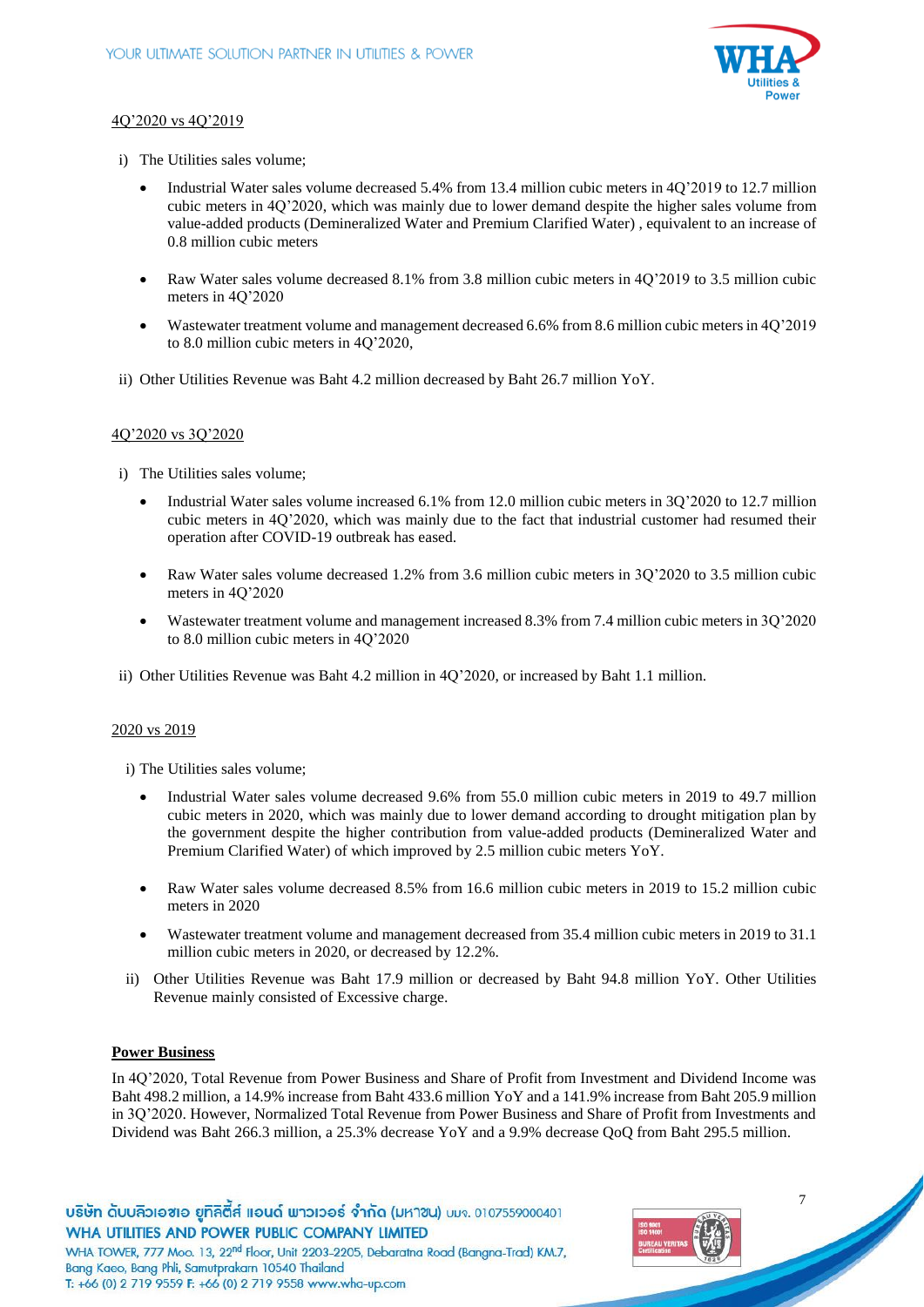

(Unit: Million Baht)

In 2020, Total Revenue from Power Business and Share of Profit from Investment and Dividend Income was Baht 1,117.8 million, a 43.5% decrease from Baht 1,978.84 million YoY. However, Normalized Total Revenue from Power Business and Share of Profit from Investments and Dividend was Baht 1,073.1 million, a 31.9% decrease YoY.

The breakdowns of the Company's Revenue and Share of Profit from Investment and Dividend Income by category of power plant are following

| <b>Power Business</b>                                                                                              | 40'20              |                    |                    | <b>Change</b> |          | <b>YTD</b>             | <b>YTD</b>  | $\frac{0}{0}$ |
|--------------------------------------------------------------------------------------------------------------------|--------------------|--------------------|--------------------|---------------|----------|------------------------|-------------|---------------|
|                                                                                                                    |                    | 3Q'20              | 4Q'19              | $\%$ QoQ      | $\%$ YoY | 2020                   | 2019        | <b>Change</b> |
| <b>Revenue from Power Business</b>                                                                                 | 19.9               | 14.9               | 4.3                | 34.1%         | 358.9%   | 55.4                   | 10.2        | 443.1%        |
| Share of Profit from Power<br><b>Business</b>                                                                      | 478.3              | 154.6              | 384.3              | 209.4%        | 24.5%    | 1,026.0                | 1,894.6     | $-45.8\%$     |
| Dividend Income                                                                                                    | 0.0                | 36.5               | 45.0               | $-100.0\%$    | $-100\%$ | 36.5                   | 75.0        | $-51.3%$      |
| <b>Total Revenue from Power Business</b><br>and Share of Profit from Investments<br>and Dividend                   | 498.2              | 205.9              | 433.6              | 141.9%        | 14.9%    | 1,117.8                | 1,979.8     | $-43.5%$      |
| <b>Normalized Total Revenue from</b><br><b>Power Business and Share of Profit</b><br>from Investments and Dividend | 266.3 <sup>1</sup> | $295.5^{\text{1}}$ | 356.3 <sup>2</sup> | $-9.9\%$      | $-25.3%$ | $1,073.1$ <sup>1</sup> | $1,575.5^3$ | $-31.9%$      |
| $-$ IPP                                                                                                            | 42.5               | 100.0              | 159.2              | $-57.5%$      | $-73.3%$ | 324.6                  | 907.0       | $-64.2%$      |
| $-$ SPP                                                                                                            | 193.3              | 164.7              | 196.9              | 17.4%         | $-1.8\%$ | 638.3                  | 668.8       | $-4.6\%$      |
| - Renewable Energy                                                                                                 | 29.1               | 32.3               | 3.7                | $-9.8%$       | 678.8%   | 111.7                  | 6.3         | 1,661.7%      |
| $-$ Others <sup>4</sup>                                                                                            | 1.3                | (1.5)              | (3.5)              | 185.1%        | 136.4%   | (1.3)                  | (6.7)       | 80.4%         |

<sup>1</sup> Normalized Share of Profit for 3Q'2020 and 4Q'2020 were adjusted with Foreign Exchange Loss / (Gain) and Impact Accounting Standard (TFRS 9 and TFRS 16) that related with Share of Profit from Associates and Joint Ventures

 $^2$ Normalized Share of Profit for 3Q'2019 is adjusted with Foreign Exchange Loss / (Gain)

 $^3$  Normalized Share of Profit for 2019 is adjusted with Foreign Exchange Loss / (Gain) and One-time Accounting Adjustment as aforementioned

<sup>4</sup>WHA Natural Gas Distribution Projects (WHA NDGPs) is a collaboration among WHAUP, GULF and MITG

# **IPP**

#### 4Q'2020 vs 4Q'2019

 In 4Q'2020, all 3 IPPs generated Baht 42.5 million of Normalized Share of Profit and Dividend, a 73.3% decrease from 4Q'2019 which mainly contributed by lower contribution from GHECO-One due to the lower contractual Availability Payment Rate, declining coal price and a 10% corporate tax rate (recently applied in November 2019). Furthermore, there was no dividend income from GIPP 4Q'2020 while it was Baht 45.0 million in 4Q'2019.

#### 4Q'2020 vs 3Q'2020

 In 4Q'2020, all 3 IPPs generated Baht 42.5 million of Normalized Share of Profit and Dividend, a 57.5% decrease from 3Q'2020 which mostly caused by GHECO-one and no dividend income from GIPP in 4Q'2020 whereas dividend income from GIPP was Baht 36.5 million in 3Q'2020.

#### 2020 vs 2019

 In 2020, all 3 IPPs generated Baht 324.6 million of Normalized Share of Profit and Dividend, a 64.2% decrease YoY. The decreased Normalized Share of Profit and Dividend was mainly caused by GHECCO-one from Availability Payment decreasing along with PPA, lower Energy Margin, declining coal price and 10% corporate tax rate (which recently applied in November, 2019)

บริษัท ดับบลิวเอซเอ ยูทิลิตี้ส์ แอนด์ พาวเวอร์ จำกัด (มหาซน) บมจ. 0107559000401 WHA UTILITIES AND POWER PUBLIC COMPANY LIMITED WHA TOWER, 777 Moo. 13, 22<sup>nd</sup> Floor, Unit 2203-2205, Debaratna Road (Bangna-Trad) KM.7,



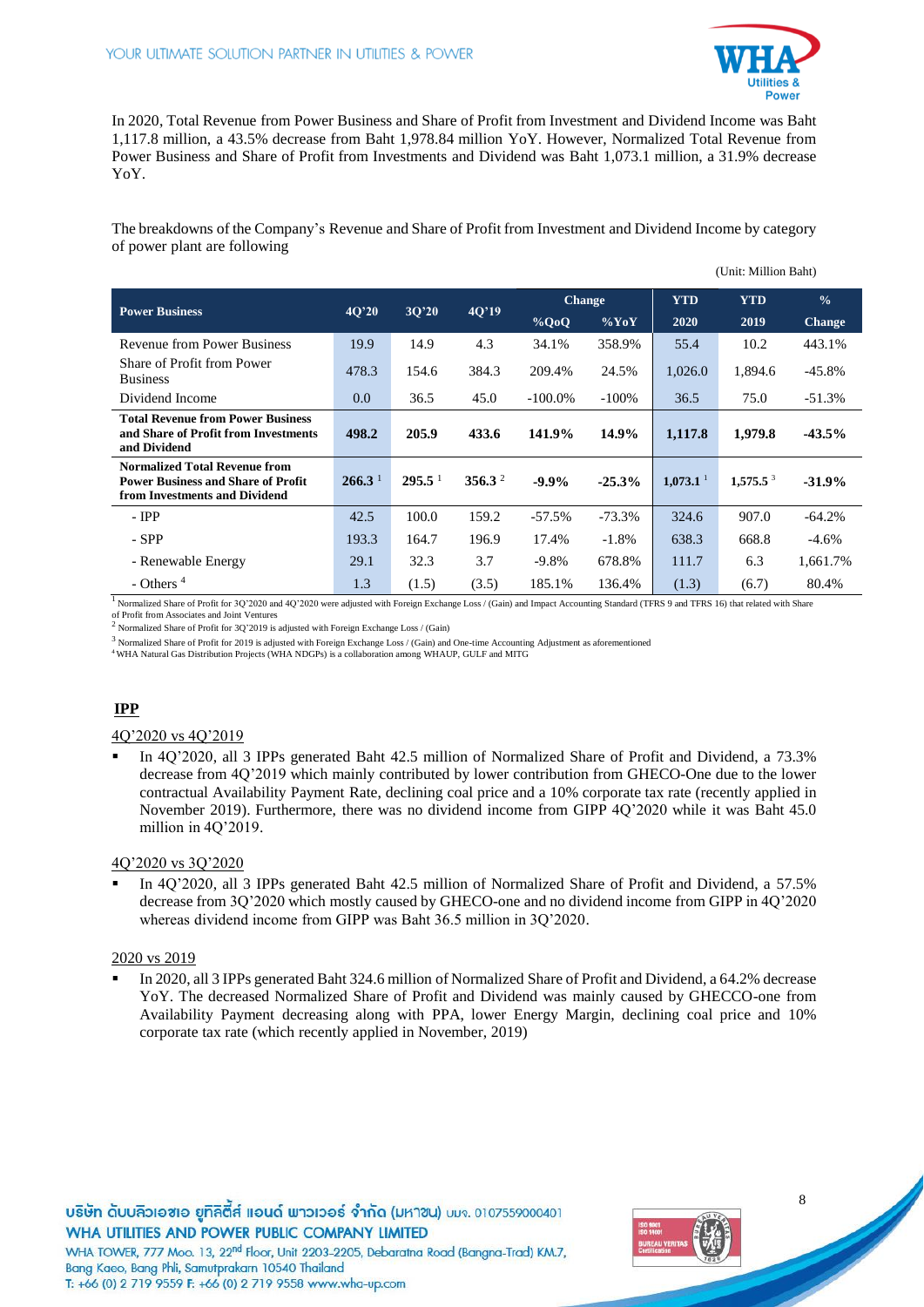

## **SPP**

## 4Q'2020 vs 4Q'2019

 In 4Q'2020, all 8 SPPs generated Baht 193.3 million of Normalized Share of Profit, a 1.8% decrease from 4Q'2019 which mainly due the fact that lower EGAT outweighed an increase in Industrial Users (IU) dispatch.

## 4Q'2020 vs 3Q'2020

 In 4Q'2020, all 8 SPPs generated Baht 193.3 million of Normalized Share of Profit, a 17.4% increase from 3Q'2020 which mainly due to higher demand from new and existing Industrial Customers who resume their operation and planned maintenance in this quarter and decreased EGAT dispatch.

## 2020 vs 2019

 In 2020, all 8 SPPs generated Baht 638.3 million of Normalized Share of Profit, a 4.6% decrease from 2019 which mainly due to lower demand from EGAT and IU and higher maintenance costs associated with planned maintenance from 4 out of 8 SPPs in 2020.

## **Renewable Energy**

## 4Q'2020 vs 4Q'2019

 In 4Q'2020, Solar Rooftop Projects generated Baht 20.4 million of Revenue and Share of Profit to WHAUP, a Baht 14.4 million increase from 4Q'2019, as a result of an additional contribution from solar projects in pipeline started COD. In addition, CCE contributed Baht 8.8 million of Share of Profit to WHAUP while it was a negative contribution of Baht 2.2 million in 4Q'2019.

#### 4Q'2020 vs 3Q'2020

 In 4Q'2020, Solar Rooftop Projects generated Baht 20.4 million of Revenue and Share of Profit to WHAUP, a Baht 4.2 million increase from 3Q'2020, as a result of an additional contribution from solar projects in pipeline started COD. In addition, CCE contributed Baht 8.8 million of Share of Profit to WHAUP while it was a contribution of Baht 16.1 million in 3Q'2020.

## 2020 vs 2019

 In 2020, Solar Rooftop Projects generated Baht 61.0 million of Revenue and Share of Profit to WHAUP, a Baht 44.7 million increase from 2019 due to higher MW COD. In addition, CCE contributed Baht 50.7 million of Share of Profit to WHAUP this year while it was a negative contribution of Baht 10.0 million in 2019.

บริษัท ดับบลิวเอซเอ ยูทิลิตี้ส์ แอนด์ พาวเวอร์ จำกัด (มหาซน) บมจ. 0107559000401 WHA UTILITIES AND POWER PUBLIC COMPANY LIMITED WHA TOWER, 777 Moo. 13, 22<sup>nd</sup> Floor, Unit 2203-2205, Debaratna Road (Bangna-Trad) KM.7, Bang Kaeo, Bang Phli, Samutprakarn 10540 Thailand

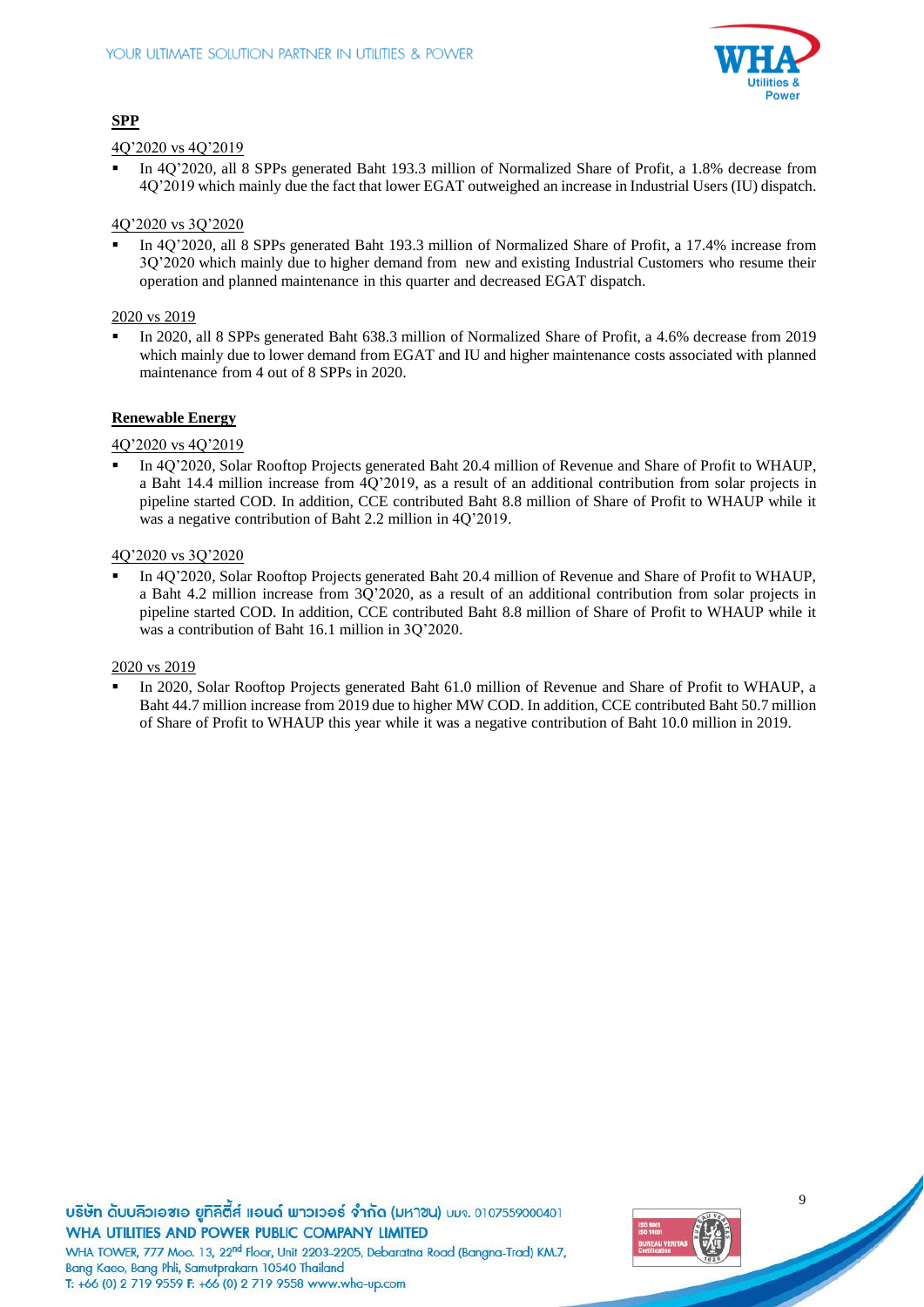

# **4. FINANCIAL POSITION**

**Million Baht**

The Consolidated Balance Sheet as of 31 December 2020 is summarized as follows.

# **26,172 14,015 12,157 26,419 12,859 13,559 Total Assets Total Liabilities Total Shareholder Equity 31-Dec-20 31-Dec-19**

## **Assets**

As of 31 December 2020, the Company's total Assets was Baht 26,171.6 million, decreased by Baht 247.1 million from Baht 26,418.7 million at year-end 2019. The decrease was mainly due to a Baht 1,880.8 million decrease in Investment in Associates, which mainly impacted when TFRS9 was applied, and a Baht 569.8 million decrease in Net Trade and Other Receivables despite an Baht 1,029.6 million increase in Cash and Cash Equivalents, a Baht 857.2 million increase in Net Property Plant and Equipment and a Baht 231.6 million increase in Right of Use (TFRS 16).

The key elements of Assets in the Company's Consolidated Financial Statements consisted of: (i) Investments in Associates of Baht 12,706.8 million, (ii) Net Property Plant and Equipment of Baht 4,807.4 million (iii) Goodwills of Baht 2,772.9 million, (iv) Intangible assets of Baht 1,987.9 million and (v) Cash and Cash Equivalents of Baht 1,784.2 million.

## **Liabilities**

As of 31 December 2020, Total Liabilities was Baht 14,014.5 million, increased by Baht 1,155.1 million from Baht 12,859.5 million at year-end 2019 which mainly due to (i) a Bath 3,748.6 million increase in Long-term borrowings from financial institutions (ii) a Baht 609.8 million increase in Long-term borrowings debenture despite (i) a Baht of 1,765.0 million decrease in Short-term from Financial Institutions and (ii) a Baht of 1,609.1 million decrease in Current portion of Long-term Debentures. Interest-bearing Debt as of 31 December 2020 was Baht 12,866.2 million, a Baht 1,109.4 million increase from Baht 11,756.7 million at year-end 2019.

Total Liabilities mainly consisted of: (i) Long-term Borrowings Debentures amounted Baht 5,604.1 million, (ii) Long-term Borrowings from Financial Institutions amounted Baht 4,623.0 million, (iii) Current portion of Longterm Borrowings Debentures amounted Baht 2,388.9 million and (iv) Current portion of Long-term Borrowings from Financial Institutions amounted Baht 249.8 million.

## **Shareholders' Equity**

As of 31 December 2020, Total Shareholders' Equity was Baht 12,157.1 million, decreased by Baht 1,442.2 million from Baht 13,559.3 million at year-end 2019. The decrease in Shareholders' Equity was mainly consisted of a Baht 1,308.2 million decrease in Other Components of Equity, an unrealized loss from financial instrument

บริษัท ดับบลิวเอซเอ ยูทิลิตีส์ แอนด์ พาวเวอร์ จำกัด (มหาซน) บมจ. 0107559000401 WHA UTILITIES AND POWER PUBLIC COMPANY LIMITED

WHA TOWER, 777 Moo. 13, 22<sup>nd</sup> Floor, Unit 2203-2205, Debaratna Road (Bangna-Trad) KM.7, Bang Kaeo, Bang Phli, Samutprakarn 10540 Thailand T: +66 (0) 2 719 9559 F: +66 (0) 2 719 9558 www.wha-up.com